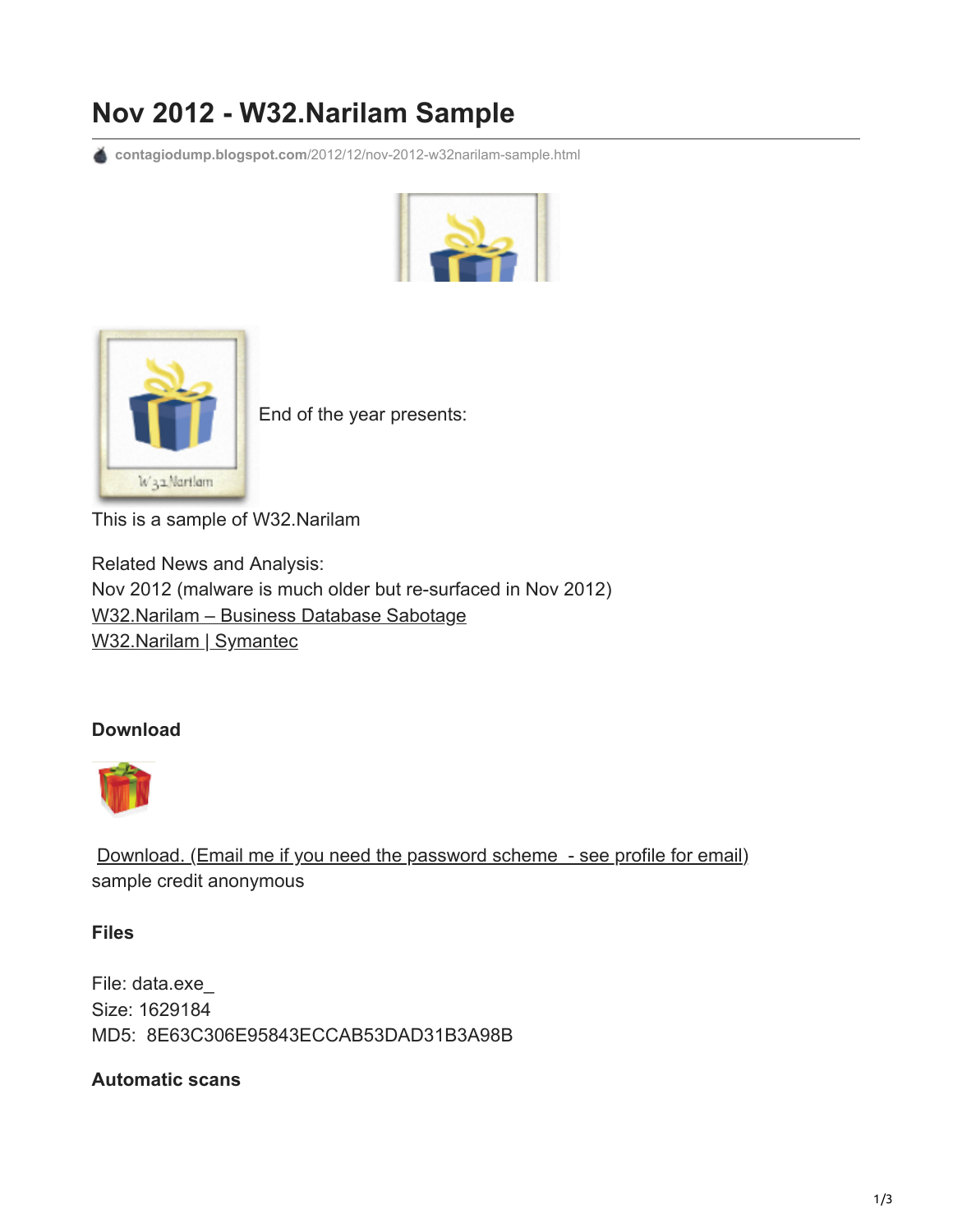[https://www.virustotal.com/file/cf3c015d828784c7dffcba80619dba4cba970680ea5aa9f42f73](https://www.virustotal.com/file/cf3c015d828784c7dffcba80619dba4cba970680ea5aa9f42f7356e79643a749/analysis/) 56e79643a749/analysis/

SHA256: cf3c015d828784c7dffcba80619dba4cba970680ea5aa9f42f7356e79643a749 SHA1: b7462e83cd81fcbee7b799e230bed19331c9d516 MD5: 8e63c306e95843eccab53dad31b3a98b File size: 1.6 MB ( 1629184 bytes ) File name: Data.exe File type: Win32 EXE Tags: peexe Detection ratio: 32 / 43 Analysis date: 2012-11-26 12:06:30 UTC ( 1 week, 3 days ago ) Additional information Behavioural information Antivirus Result Update Agnitum Worm.Agent!nmyuAQJx1Sc 20121125 AhnLab-V3 Trojan/Win32.Scar 20121125 AntiVir TR/Crypt.CFI.Gen 20121126 Avast Win32:Rootkit-gen [Rtk] 20121126 AVG unknown virus Win32/DH{LmQDYmcJDw} 20121126 BitDefender Gen:Variant.Zusy.Elzob.9149 20121126 Comodo UnclassifiedMalware 20121126 DrWeb Trojan.Siggen4.39803 20121126 Emsisoft Gen:Variant.Zusy.Elzob.9149 (B) 20121126 ESET-NOD32 Win32/Agent.NEN 20121126 F-Secure Gen:Variant.Zusy.Elzob.9149 20121126 Fortinet W32/Agent.CB!tr 20121126 GData Gen:Variant.Zusy.Elzob.9149 20121126 Ikarus Virus.Win32.Virut 20121126 Jiangmin Trojan/Scar.dtc 20121126 K7AntiVirus Riskware 20121124 Kaspersky Worm.Win32.Narilam.b 20121126 Kingsoft Win32.Troj.Generic\_01.k 20121119 McAfee Generic BackDoor.wc 20121126 McAfee-GW-Edition Heuristic.LooksLike.Win32.Suspicious.J!86 20121126 Microsoft Trojan:Win32/Delfsnif.DU 20121126 MicroWorld-eScan - 20121126 Norman W32/Obfuscated.H3!genr 20121126 Panda Trj/Scar.AB 20121125 Rising Worm.Win32.VobfusEx.e 20121126 Sophos Mal/Banker-CB 20121126